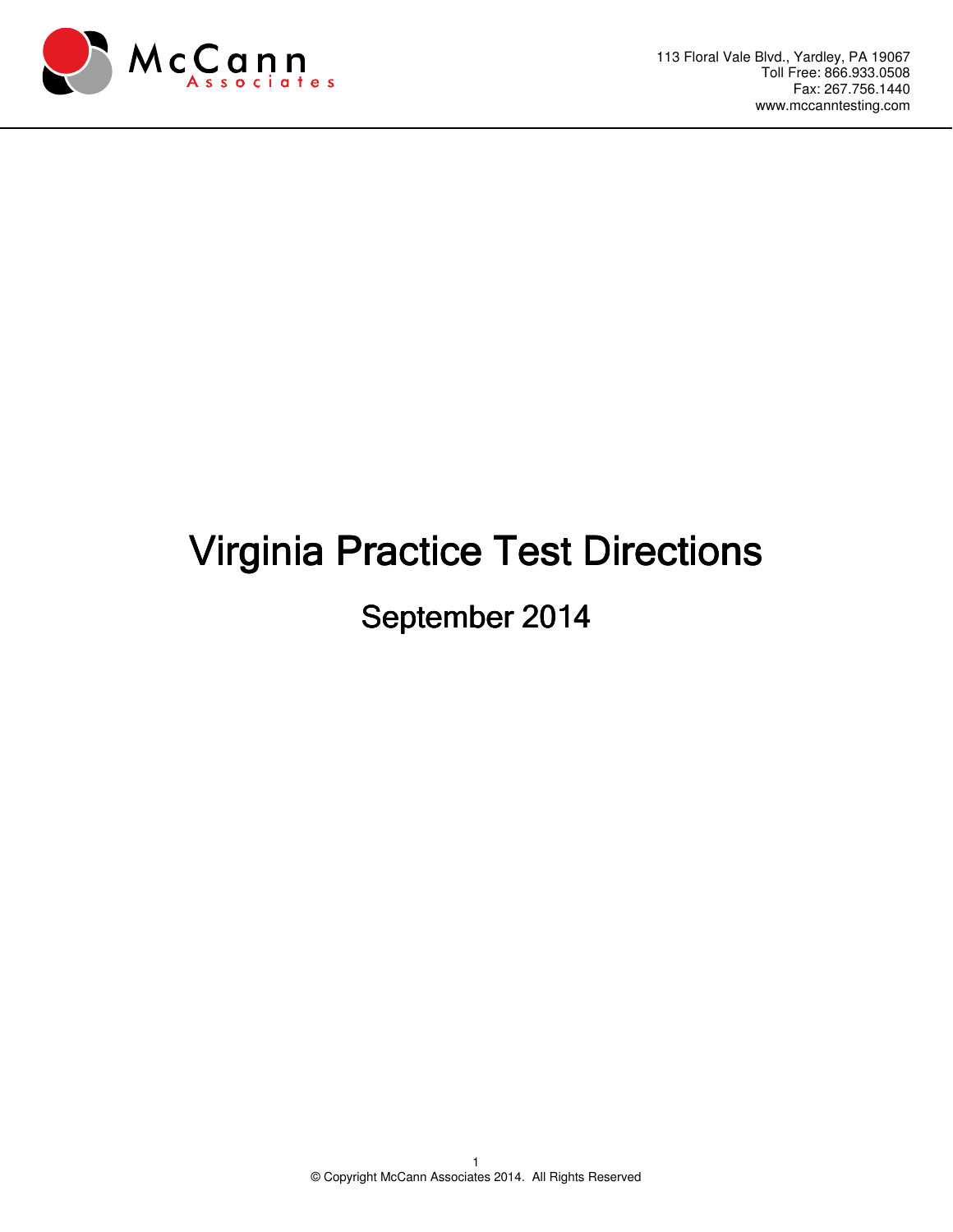

Go to: https://college.measuredsuccess.com Then select: "Student Self-Registration"

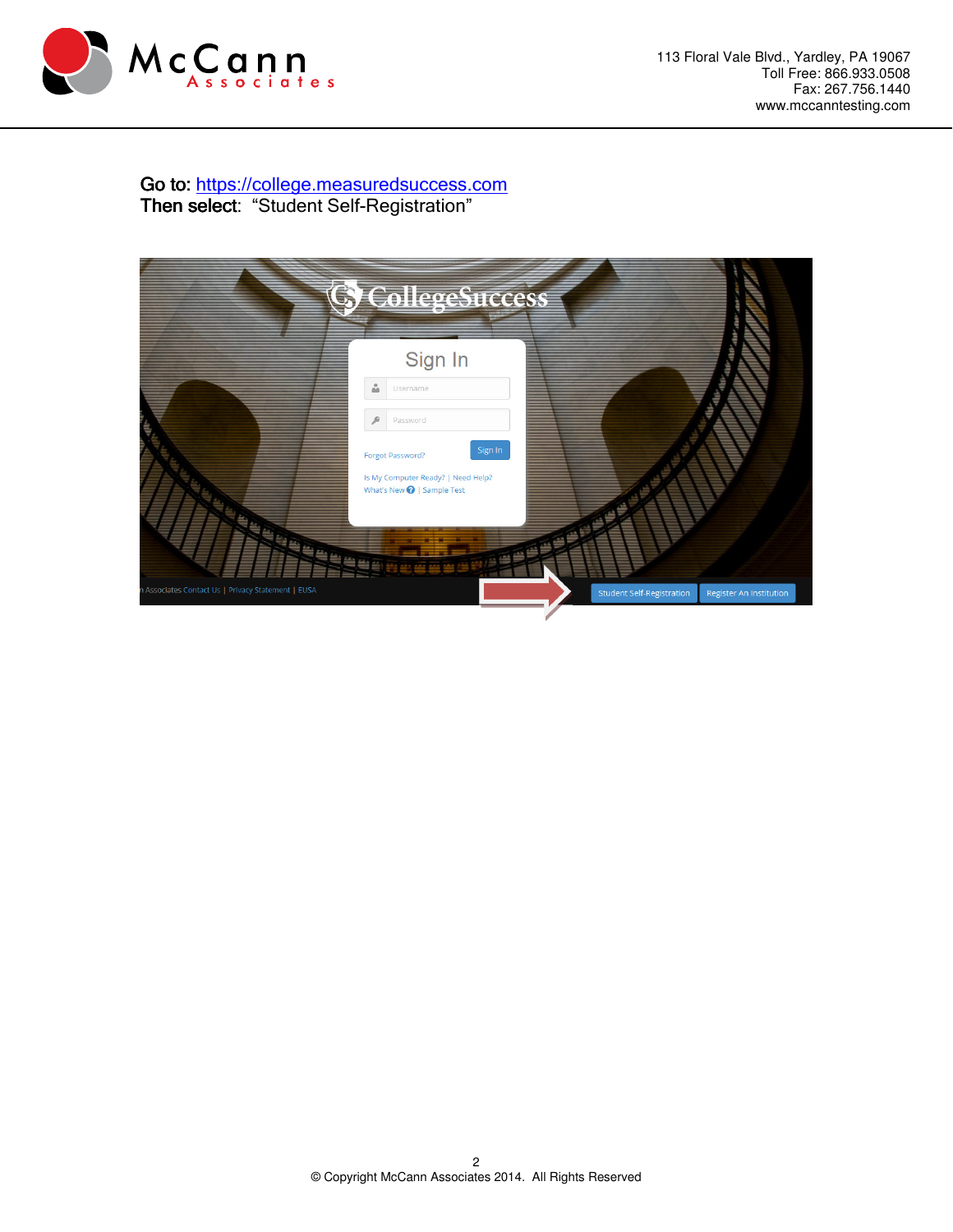

Select: VCCS Practice Test Institution from the Institution drop down box. Select: VCCS Practice Test Enter: "Virginiapt" as the password. Fill In: All required fields that have a red asterisk.

Note: Students can use their VCCS credentials (student ID, email etc.) to register for a practice test account. Site Managers can transfer students from the practice test institution by utilizing the "Student Transfer" function within their site.

Click: "Submit" after all required fields have been completed, and the student will be taken immediately to the testing dashboard.

| C CollegeSuccess                          |                      |
|-------------------------------------------|----------------------|
| <b>STUDENT REGISTRATION</b>               |                      |
| School Information                        |                      |
| Institution: *                            |                      |
| $\blacktriangledown$<br><b>Select One</b> |                      |
| Site: *                                   |                      |
| $\blacktriangledown$<br><b>Select One</b> |                      |
| Site Password: *                          |                      |
|                                           |                      |
| <b>Your Information</b>                   | More Information     |
| <b>First Name: *</b>                      | Student ID: *        |
|                                           |                      |
| <b>Middle Initial</b>                     | Retype Student ID: * |
|                                           |                      |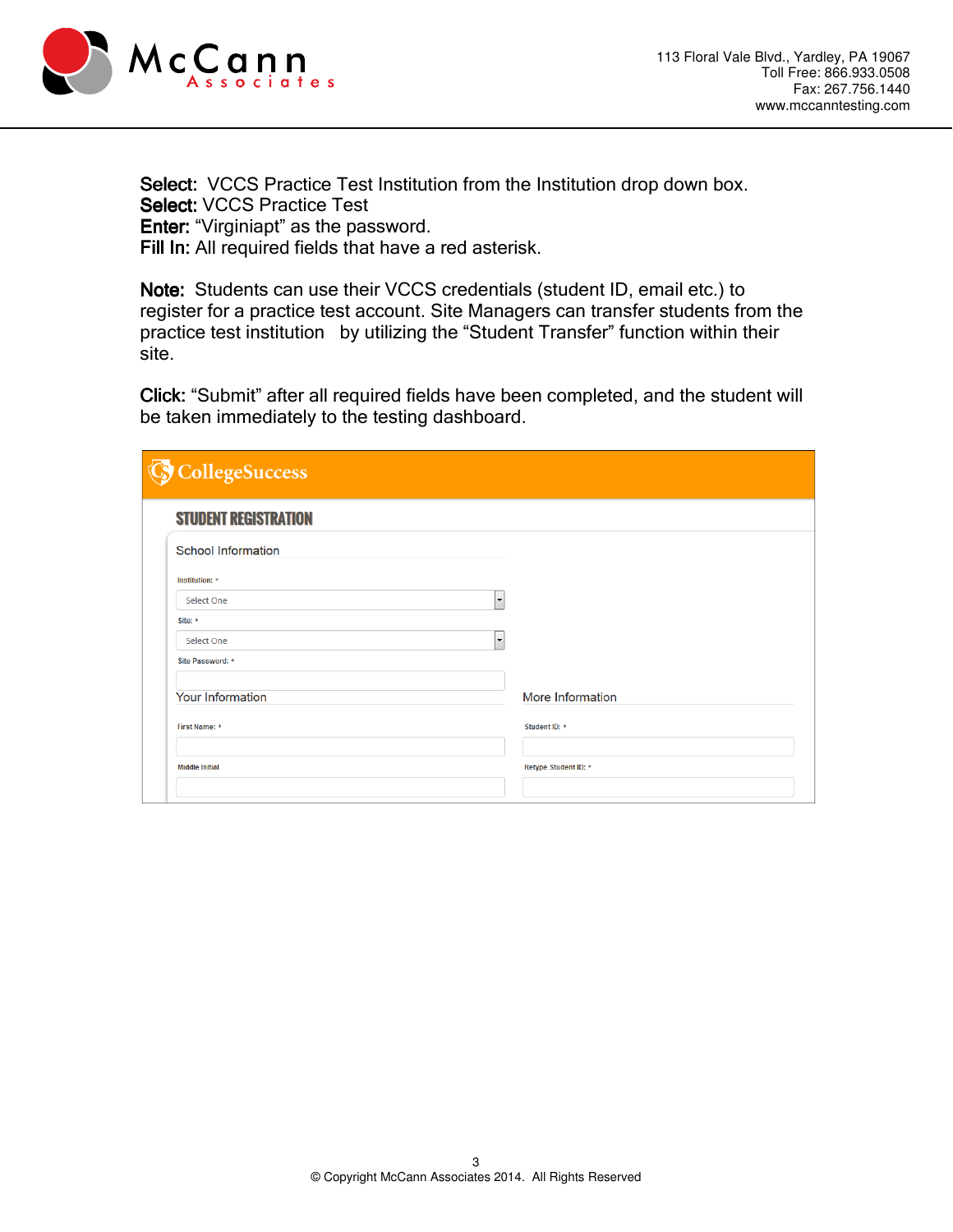

- A. VPT-English Practice Exam: Addresses the content of English Units 1-6, and 8.
- B. VPT-Math Practice Units 1-5: Addresses the content of MTE 1-5.
- C. VPT-Math Practice Units 6-9: Addresses the content of MTE 6-9.
- D. VPT-Math Practice Calculus No Trig: Addresses Calculus content without Trigonometry.
- E. VPT-Math Practice Calculus with Trig: Addresses Calculus content with Trigonometry.

NOTE: The VPT-English Practice does not contain an essay, but please keep in mind you will be required to write an essay when taking the actual VPT-English Assessment. Assessment.

Click: "VPT-English Practice Exam," "VPT-Math Practice Calculus No Trig," "VPT-Math Practice Calculus with Trig," "VPT-Math Practice Units 1-5" or "VPT-Math Practice Units 6-9" to begin the exam.

| <b>C</b> CollegeSuccess |                                                                                       |                                         |                                                                      |                                      |
|-------------------------|---------------------------------------------------------------------------------------|-----------------------------------------|----------------------------------------------------------------------|--------------------------------------|
| My Account<br>Dashboard |                                                                                       |                                         |                                                                      |                                      |
|                         |                                                                                       |                                         |                                                                      | <b>Virginia's Community Colleges</b> |
| <b>Test Type</b>        |                                                                                       | <b>Test Name</b>                        | Status @                                                             | $\blacktriangle$<br><b>Resources</b> |
| Diagnostic              |                                                                                       | A. VPT-English Practice Exam            | $\odot$                                                              |                                      |
| Diagnostic              | $2011 - 11 - 01$                                                                      | <b>B. VPT-Math Practice Units 1-5</b>   | $\qquad \qquad \text{ } \qquad \qquad \text{ } \qquad \text{ } \Box$ |                                      |
| Diagnostic              | 2011-11-01                                                                            | C. VPT-Math Practice Units 6-9          | $\widehat{\omega_2}$                                                 |                                      |
| Diagnostic              | 2013-05-30                                                                            | D. VPT-Math Practice Calculus No Trig   | $\odot$                                                              |                                      |
| Diagnostic              | 2013-05-30                                                                            | E. VPT-Math Practice Calculus with Trig | $\widehat{\omega}$                                                   | $\overline{\phantom{a}}$             |
|                         | Not seeing a placement test in the list? Please enter the access code to activate it: | Submit                                  |                                                                      |                                      |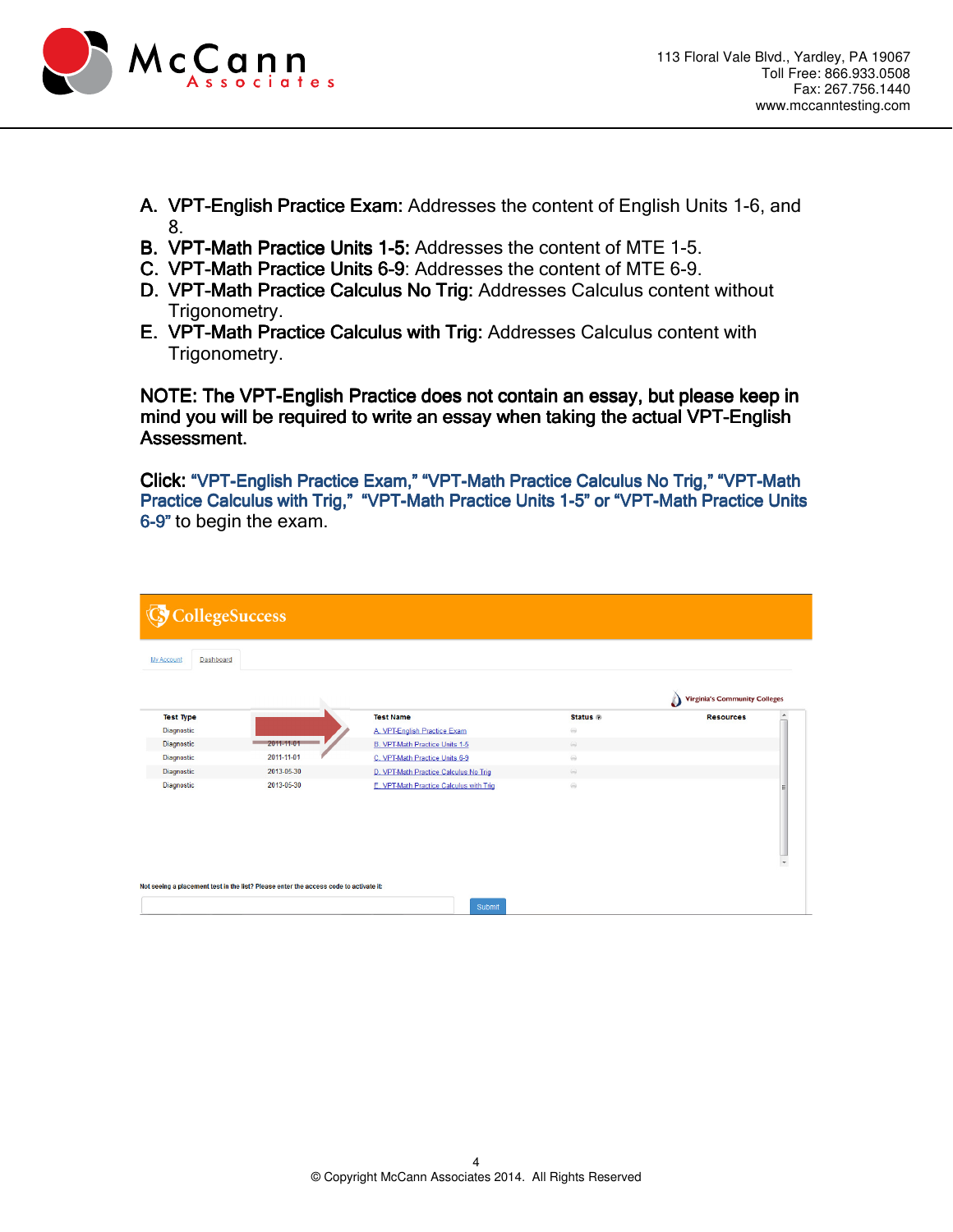

Click: The blue test name link after completing the practice test in order to view the score report.

| <b>G</b> CollegeSuccess        |                                                                                       |                                         |           |                                           |
|--------------------------------|---------------------------------------------------------------------------------------|-----------------------------------------|-----------|-------------------------------------------|
| <b>My Account</b><br>Dashboard |                                                                                       |                                         |           |                                           |
|                                |                                                                                       |                                         |           | Δ<br><b>Virginia's Community Colleges</b> |
| <b>Test Type</b>               | <b>Activated</b>                                                                      | <b>Test Name</b>                        | Status @  | $\blacktriangle$<br><b>Resources</b>      |
| Diagnostic                     |                                                                                       | A. VPT-English Practice Exam            |           |                                           |
| Diagnostic                     |                                                                                       | <b>B. VPT-Math Practice Units 1-5</b>   | $\ominus$ |                                           |
| Diagnostic                     | 2011-11-01                                                                            | C. VPT-Math Practice Units 6-9          | $\odot$   |                                           |
| Diagnostic                     | 2013-05-30                                                                            | D. VPT-Math Practice Calculus No Trig   | $\odot$   |                                           |
| Diagnostic                     | 2013-05-30                                                                            | E. VPT-Math Practice Calculus with Trig | $\omega$  | ÷                                         |
|                                | Not seeing a placement test in the list? Please enter the access code to activate it: | Submit                                  |           |                                           |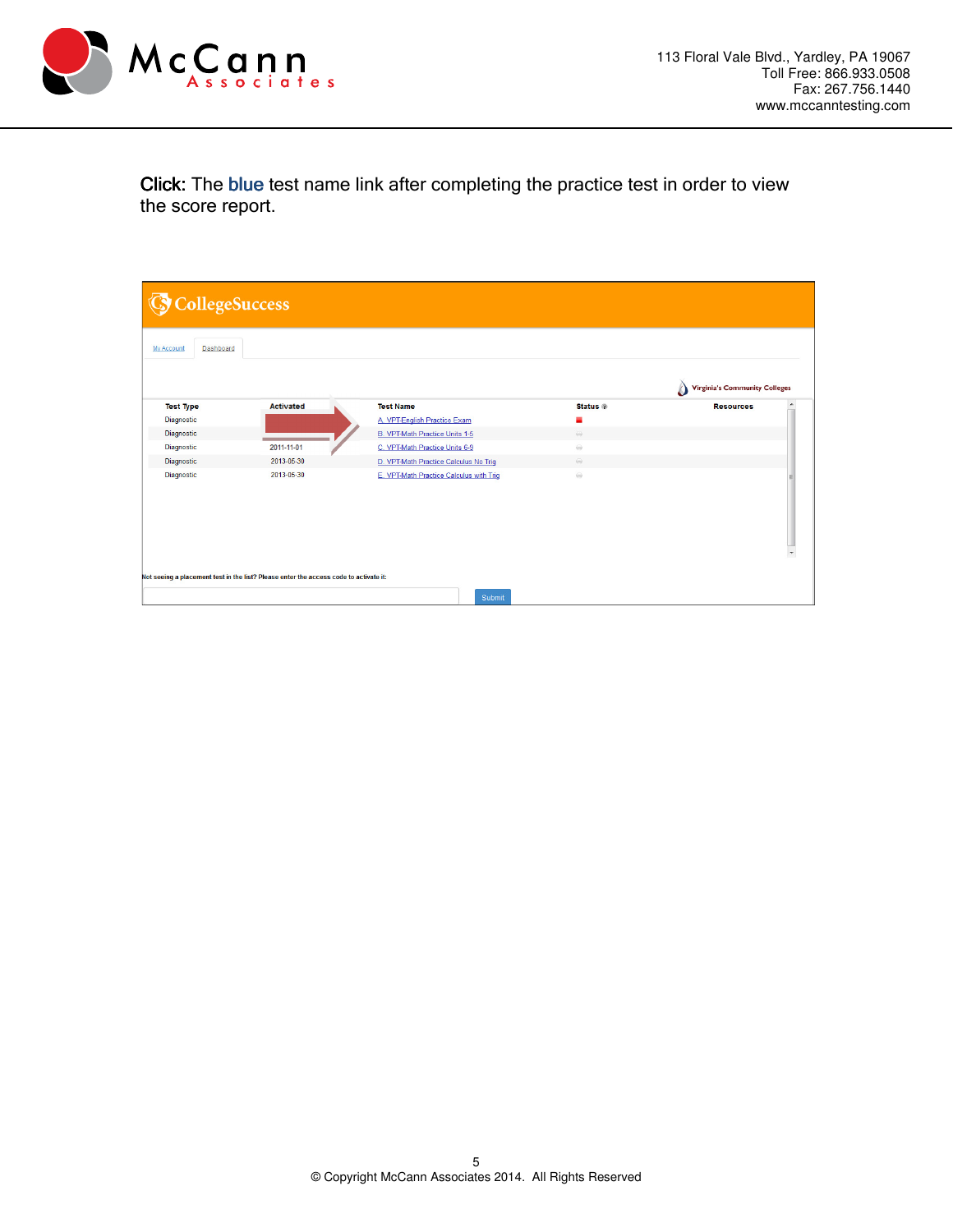

## The score report will appear as below:

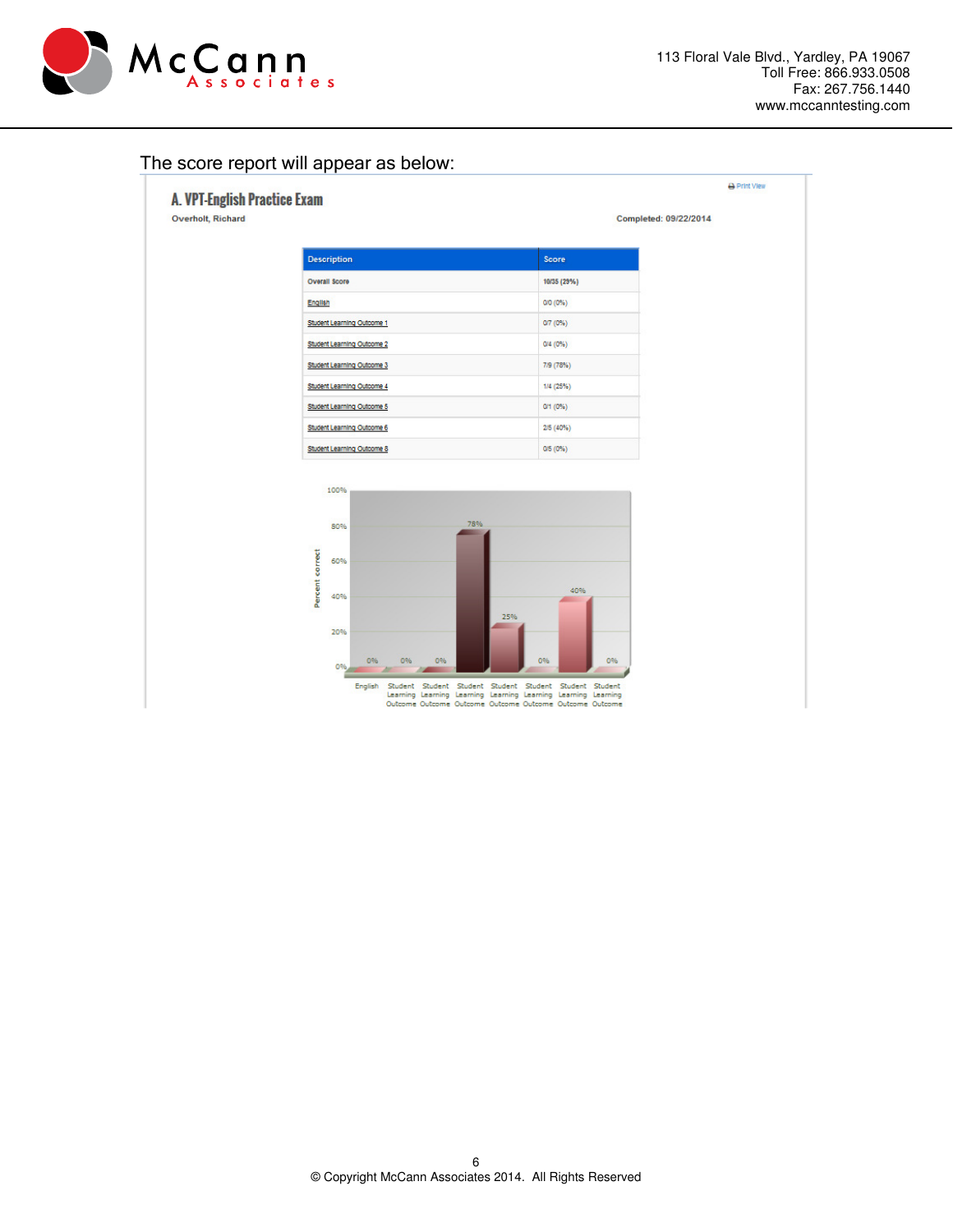

| Item | <b>Your Answer</b> | Correct<br>Answer | <b>Reporting Category</b>  | <b>Skill</b>                                                                                                                                        |
|------|--------------------|-------------------|----------------------------|-----------------------------------------------------------------------------------------------------------------------------------------------------|
| 1    |                    |                   | inglish                    | Local Question                                                                                                                                      |
| 2    |                    |                   | student Learning Outcome 6 | 6.C.S: Use analysis, synthesis, and perspective on a basic<br>level to Interpret texts                                                              |
| з    |                    |                   | student Learning Outcome 8 | 8.C.1: Identify and retrieve possible sources for a given<br>topic                                                                                  |
| 4    |                    |                   | student Learning Outcome 8 | 8.C.3: Demonstrate note-taking competency                                                                                                           |
| 5    |                    |                   | student Learning Outcome 1 | 1.C.6: Annotate, summarize, paraphrase, and respond to<br>text                                                                                      |
| 6    |                    |                   | student Learning Outcome 4 | 4.C.2: Identify many of the rhetorical patterns, such as<br>narrative, description, process, comparison/contrast,<br>classification, and definition |
| z    |                    |                   | student Learning Outcome 4 | 4.C.5: Evaluate the appropriateness of text to audience                                                                                             |
| 8    |                    |                   | student Learning Outcome 6 | 6.C.9: Apply appropriate language to achieve a particular<br>tone and point of view when writing                                                    |
| 9    |                    |                   | student Learning Outcome 6 | 6.C.2: Distinguish fact from opinion in a text                                                                                                      |
| 10   |                    |                   | student Learning Outcome 3 | 3.C.1: Use dictionary, thesaurus, and reference materials to<br>determine appropriate unknown word meaning based on<br>context                      |
| 11   |                    |                   | student Learning Outcome 3 | 3.C.3: Use and explain word analysis strategies to decode<br>general-purpose vocabulary and some<br>specialized/academic vocabulary                 |
| 12   |                    |                   | student Learning Outcome 3 | 3.C.5: Select appropriate word meaning based on context                                                                                             |
| 13   |                    |                   | student Learning Outcome 6 | 6.C.3: Identify valid points of supporting evidence for a text                                                                                      |
| 14   |                    |                   | student Learning Outcome 4 | 4.C.3: Identify and use a variety of organizational<br>patterns/rhetorical modes in the context of reading as well<br>as in writing                 |
| 15   |                    |                   | student Learning Outcome 4 | 4.C.6: Evaluate the logic of text                                                                                                                   |
| 16   |                    |                   | student Learning Outcome 2 | 2.C.1: Identify audience, purpose, and topic for a given<br>writing prompt                                                                          |